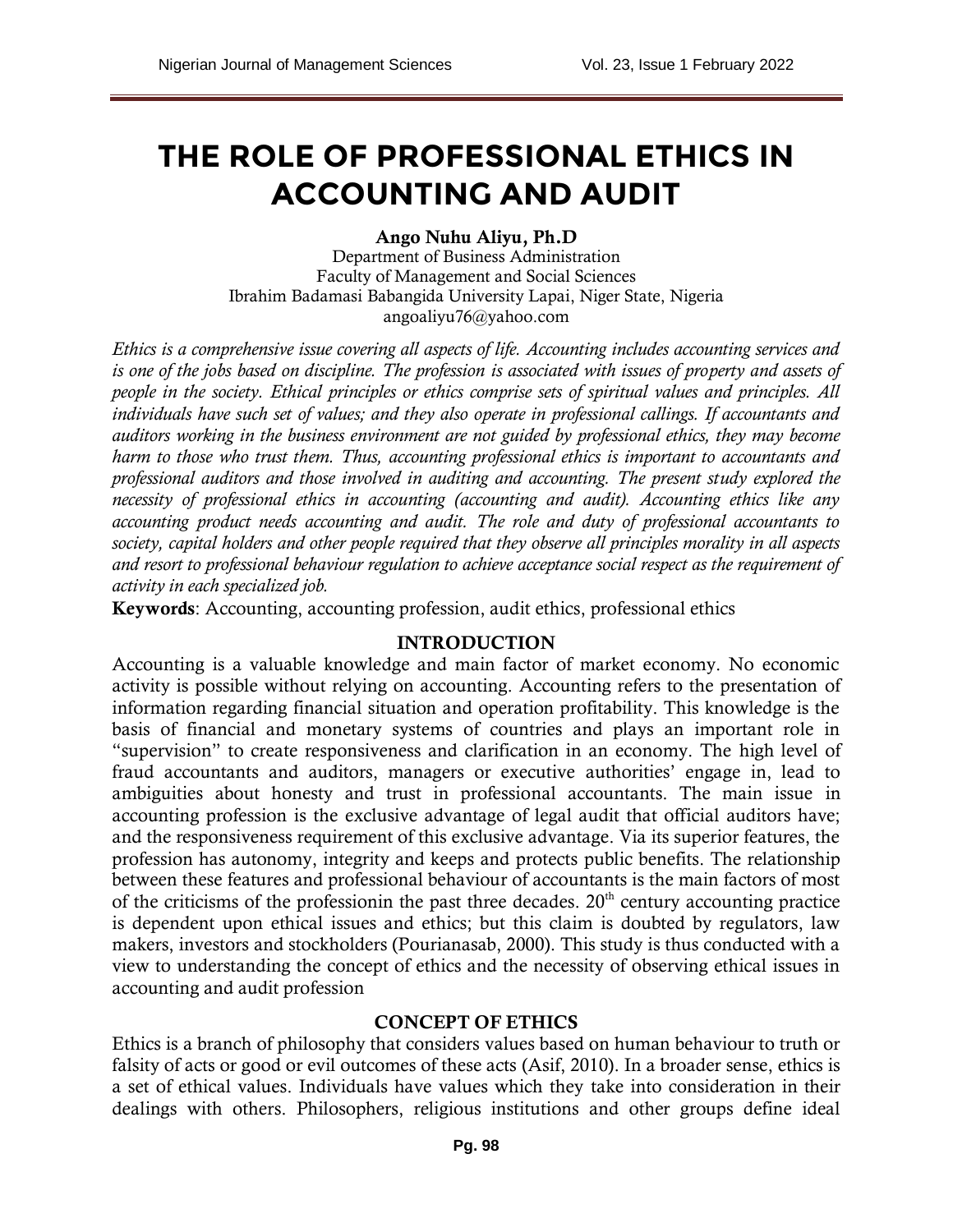ethical values by various methods. Some examples of ethical values determined at executional level include rules, religious teaching, ethical principles, law in commerce for professional, industrial groups and professional ethics regulations in organizations.

### **Professional Ethics**

The formation of professions in an economy arose from labour of division in social life and specialization of affairs in human communities. The passage of time, increased development of knowledge and technology, and complexity of social relations led to development of professions. Employees play important roles in improving welfare of societies; they provide or deliver services and create trust, which informs job continuity, business sustainability, society satisfaction and societal acceptance. Society acceptance is the main capital and pivot of the continuance of every profession. Society satisfaction and societal acceptance are easier achieved when services are delivered based on ethical standards and principles. The system of each job is a combination of professional rules. The behavioural and ethical regulations of jobs are also important policies. Professional ethics is the knowledge defining appropriate behaviour in a job and presents practical guide to determine responsibilities (HosseiniKahnuj, 2013). Most recognized jobs formulate applied standards and principles for their professional ethics. The medical practitioners, engineers, lawyers, accountants, auditors and journalists all have professional ethics that regulate their professional conduct. The common features in these professions are:(1) definition of entry qualification;(2) complex technical and professional knowledge; (3) responsibility in presenting services to society; and (4) need to achieve acceptability and trust. These professions have entrenched ethical principles that guide behavioural norms.

Ethics also establish acceptable and unacceptable behaviours in social interactions (Duska *et al*., 2006). The main issue of professional rules is norms. These norms are issued based on accepted values and are described in terms fairness, justness, rightness or wrongness. Max Weber divided ethics into three major parts: Ethics in family and private life; ethics in economic life and ethics in politics and social relations. Professional ethics in accounting and audit is a subset of business ethics, which is in turn, a subset of ethics in economic life (Bayat, 2008).

### **Accounting and Audit Profession**

Accounting and audit play effective roles in business; and are accorded a prime place in economic activities. The accounting and audit profession dates back to early civilization. Indeed, when trading started, recording transactions and reporting was taken into attention. In ancient civilizations, tax and assets of government were maintained. In 3600 years before and in ancient civilization of Sumerians, there was a comprehensive financial system indicating the amount of grains, livestock and the estates of government. In ancient civilizations of Lidi, Iran and Egypt, incomes and expenditures of government were kept carefully. In the 13<sup>th</sup> and 14<sup>th</sup> centuries, and with the growth of industry, trade and banking, considerable progress was made in holding accounts. Finally, in 1800, balance sheet and profit and loss statement was common. By separating ownership of enterprises from the management and establishment of partnerships, accounting took on increased importance (Shalile, 2004).

### **Ethics in Accounting and Auditing**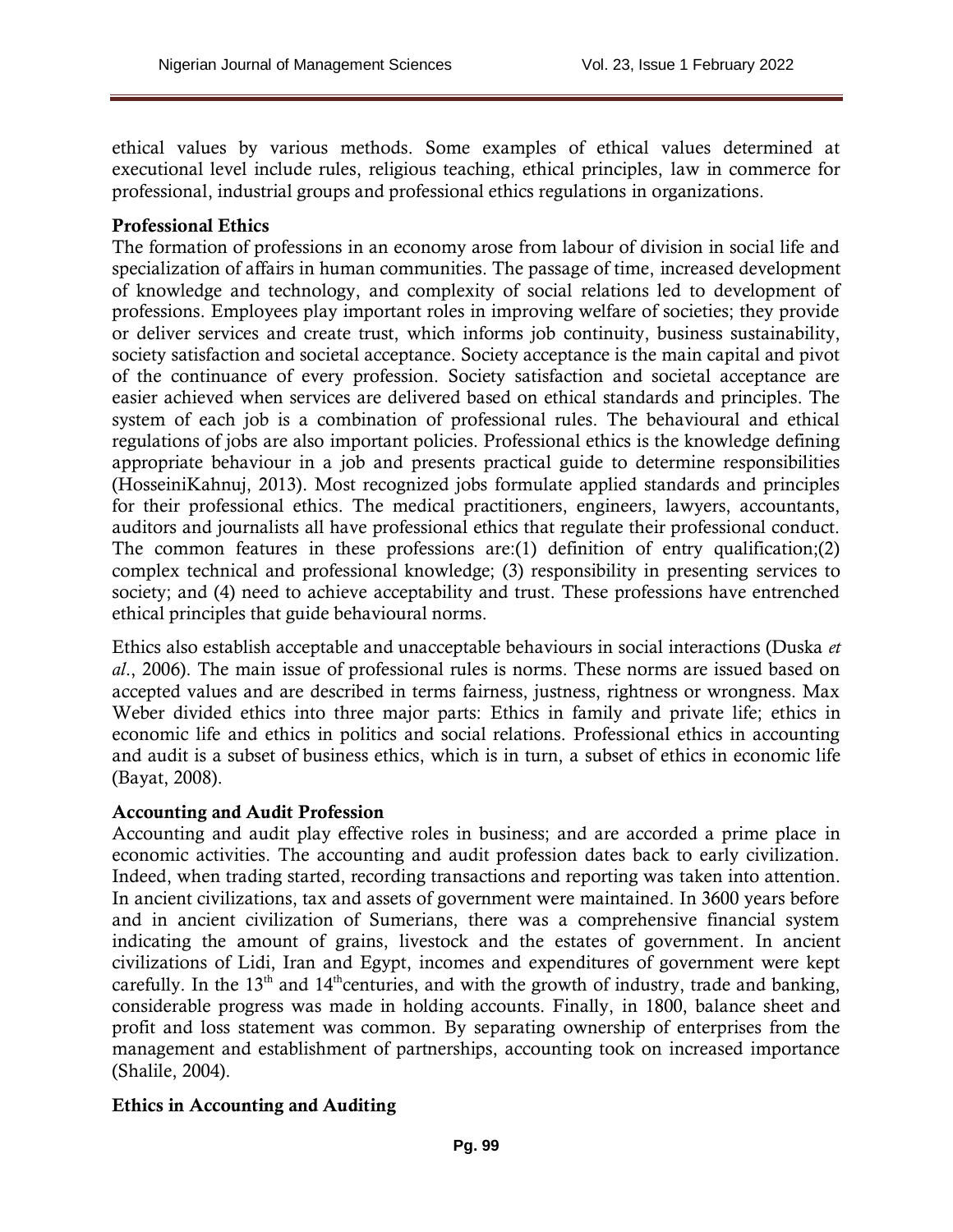The scandals of financial fraud and collapse of some great companies as Enron and Worldcom and Parmalat showed that observing technical regulations are not adequate in professional responsibilities. Professional accountants besides observing technical regulations should be committed to professional ethics. Enron was an active energy firm that went bankrupt due to fraud, false account, and registration of false claims in financial statements. Worldcom is another company that went bankrupt June 2002 due to accounting impropriety. The managers, in order to avoid fall in stock in 2001 and 2002 made some false accounts and hid the losses. But the financial cost the company, and led to a loss of 180 billion dollars of investors' funds. Parmalat in Brazil is yet another company that went bankrupt due to financial scandal (Bayat, 2009). Common financial impropriety and result in scandals and ethical issues includes manipulation or forgery documents; registering transactions with spurious documents; registering incomplete or ambiguous offices; false presentation of financial effects of transactions; and non-observation of financial and tax rules; misusing assets; ignoring internal controls and obliging subordinates for false registration of transactions.

Others are collaboration with auditors; lack of financial disclosure scandal; false application of accounting procedures; withholding transaction information or presenting false information to auditor and related organizations; disclosing confidential information of employee to the competitors, not providing adequate reserve to reduce invoice value and non-registered costs; and failure to present or giving false information to capital market to affect stock price.

In the field of auditing, the followings are considered unethical: not observing professional qualification; giving up to abnormal pressures inside or outside organization; participating in activities in contradiction to profession rules; financial dependency or employment on employer or required economic unit; purposeful selection of sample that does not indicate population; purposeful mistake in generalizing discovered mistakes; false conclusion to hide important mistake or distortion; statement of auditor before evidences discovery (before internal control test and content test) and prejudice; non-disclosure of transactions with affiliated people; and non-disclosure of the events between balance sheet date and audit report The auditor should design some methods to estimate risk to be sure of discovering the false presentation or fraud or mistakes.

### **Ethical Guidance in Accounting and Audit**

The professional ethical guidance includes two parts of fundamental rules. Principles define professional responsibility to society, employer and members. Rules show practical use of principles (committee on formulating audit guidance, 1997). The major principles in professional ethics of accounting and auditing are:

- 1) Considering benefits of beneficiaries: Professional accountants should consider the benefits of all beneficiaries including society, employer, creditor and employees.
- 2) Responsibility: Deep understanding of professional, ethical and legal responsibilities is a necessity of the work of the profession.
- 3) Doing work truly: Resorting of professional accountant to general ethical principles.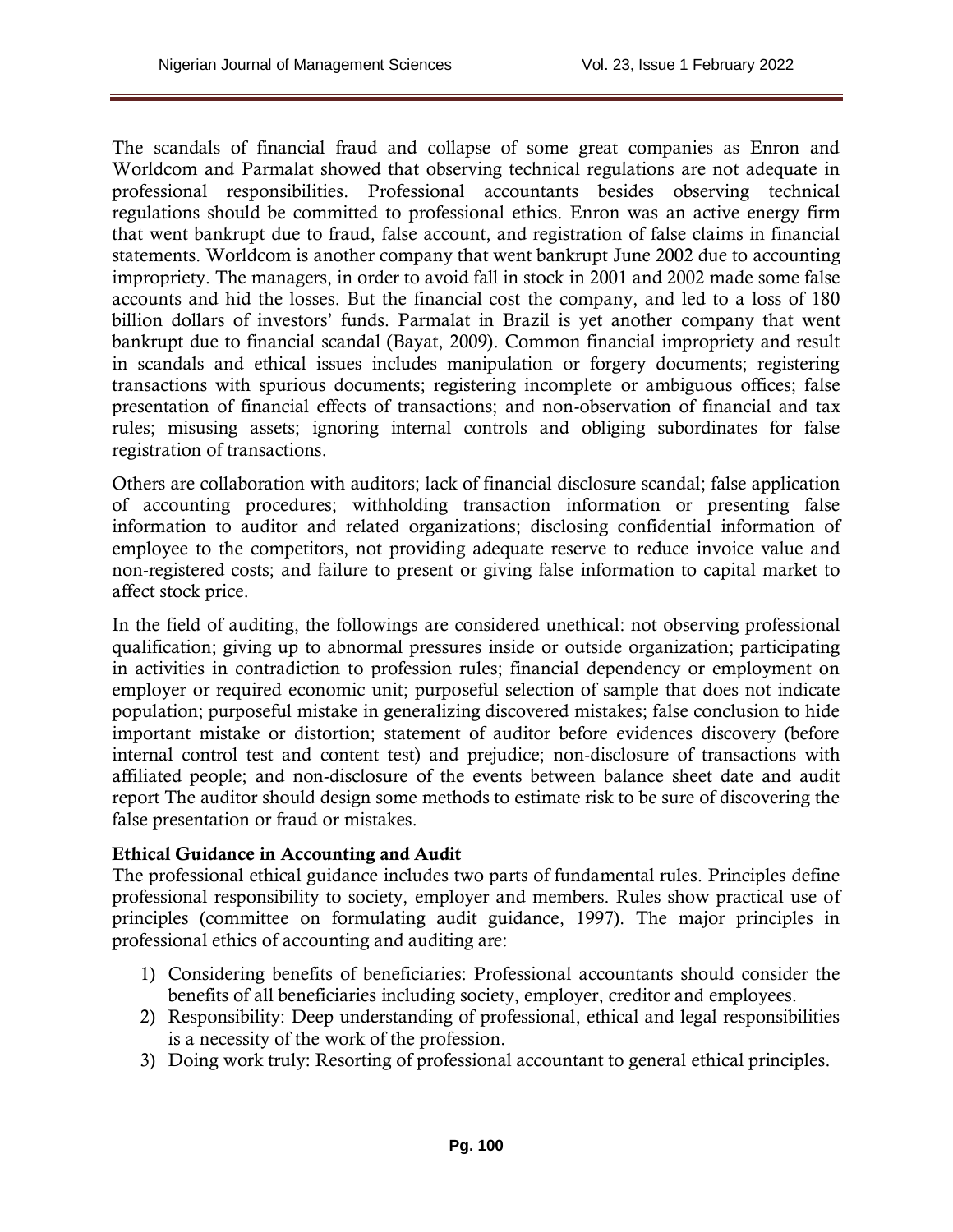- 4) Impartiality in judgment: The professional accountant should have a judgment without, prejudice, conflicting interests and contradictions and without undue external influence.
- 5) Autonomy: The ability of professional accountants to maintain impartiality and independent audits should not have direct benefits or important indirect benefits in the unit.
- 6) Confidentiality: The information of employer should be confidential. The auditor is not obliged to disclose employer's confidential information without permission; unless required by a court of competent jurisdiction.
- 7) Observing the type of service: This principle shows that limitations of service are observed and that work is compatible with the professional role.
- 8) Professional qualification: The professional accountant should have adequate information of techniques in professional work and should have required skills and experiences.
- 9) Observing the technical regulations: Observing the accepted accounting and auditing standards is obligatory. The professional accountant should consider professional care in the work as observing law, report form, timely report, and accuracy in figures, work appropriate method, quality standards and other accepted standards.
- 10) Professional behaviour observation: Observing the position of professional accountant is necessary. An accountant should not behave in a way that places a question mark on their creditability (Madad, 2004).

# **Fundamental Principles of Ethics**

The instruction of international federation of accountants regarding ethics for professional accountants presents five (5) fundamental principles:

- 1) Integrity: A professional accountant should be straightforward and honest in all professional and business relationships.
- 2) Objectivity: A professional accountant should not allow bias, conflict of interest or undue influence of others to override professional or business judgments.
- 3) Professional Competence and Due Care: A professional accountant has a continuing duty to maintain professional knowledge and skill at the level required to ensure that a client or employer receives competent professional service based on current developments in practice, legislation and techniques. A professional accountant should act diligently and in accordance with applicable technical and professional standards when providing professional services.
- 4) Confidentiality: A professional accountant should respect the confidentiality of information acquired as a result of professional and business relationships and should not disclose any such information to third parties without proper authority unless there is a legal or professional right or duty to disclose. Confidential information acquired as a result of professional and business relationships should not be used for the personal advantage of the professional accountant or third parties.
- 5) Professional Behaviour: A professional accountant should comply with relevant laws and regulations and should avoid any action that discredits the profession (Moheb & Moradi, 2012)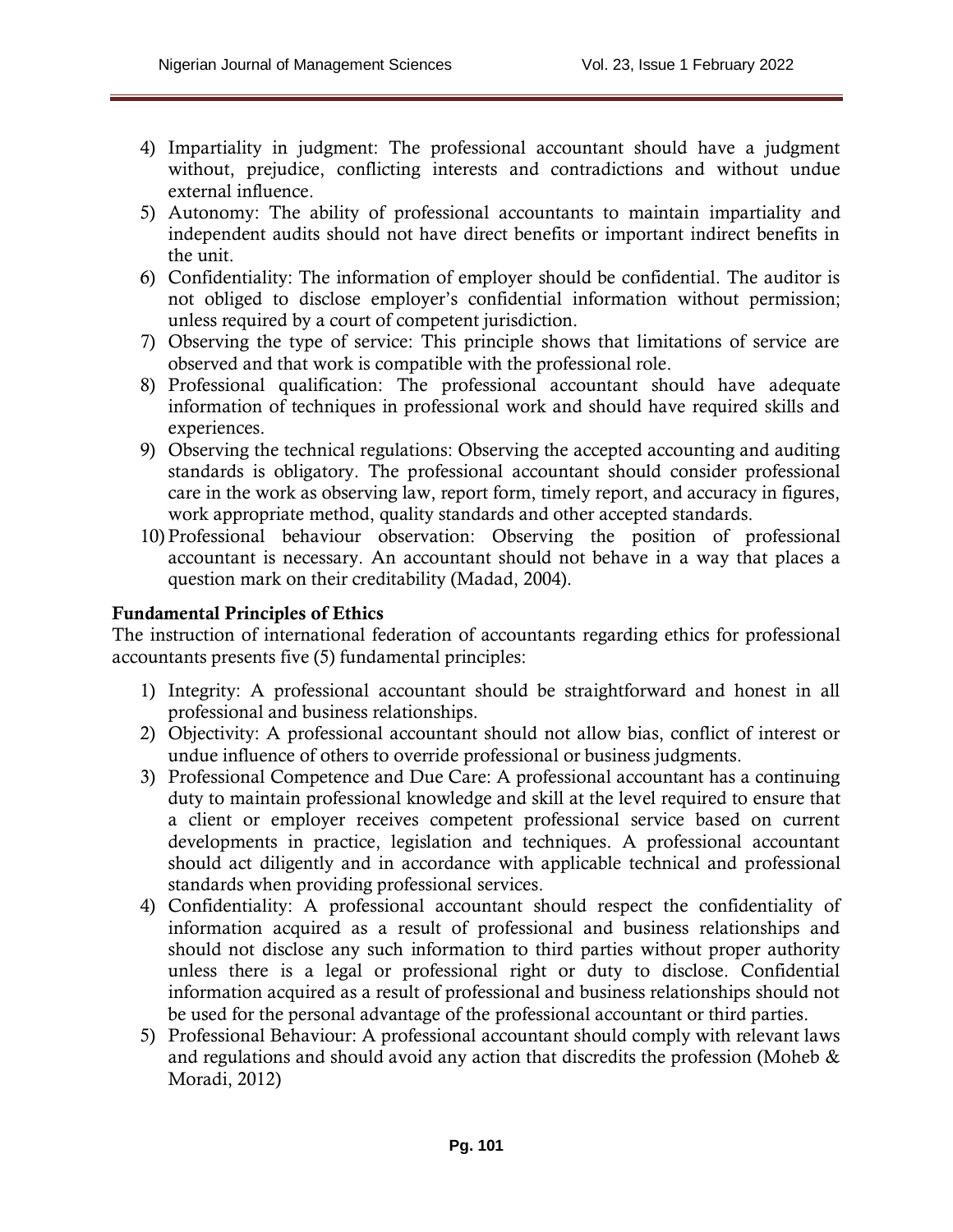On the other hand, the rules that guide professional accountants are divided into three sections. The first section deals with rules executed for professional accountants. These include:

- a) Integrity and impartiality: This rule provides that professional accountants must avoid benefits relationships that contradict their professional ethics. They must not be influenced by others, assurance of resorting of co-workers and must avoid receiving gifts that puts that could compromise their judgment.
- b) Confidentiality: A professional account should be confidential about employers' information. They can disclose such information only by agreement of the employer, legal obligation, observance professional principles, keeping professional benefits in legal claims and qualitative investigations by profession formation.
- c) Tax services execution: This includes maintaining documents and tax reports, creating awareness of employer of their responsibility, probable problems of tax statement, etc.

The second section deals with rules executed about independent professional accountants. It includes legal and real entities doing professional services, partners and owners of professional institutions and all professional managers and employees working in each part. This section addresses such issues as:

- a) Autonomy: It means that interest of the professional accountant has no effect on his work.
- b) Professional qualification: An independent professional accountant should avoid accepting professional services without any qualification
- c) Observing fee regulations of independent professional accountant: The received fee should be consistent with required skill and knowledge, education level, responsibility and time (technical committee, regulations of accounting and auditing, 1998).
- d) Activities inconsistent with accounting job: An independent professional accountant should avoid activities that are inconsistent the profession.
- e) Replacing an independent professional accountant: The independent professional accountant should investigate the professional reason for replacement before accepting a new work. The minority owners' rights should be considered in changing professional accountants and the previous professional accountant rights should be maintained.
- f) Advertisement: The presented information should be complete, appropriate and realistic and avoid measurements not consistent with the above principle as creating unrealistic expectations, pretending to have influence on official authorities and institutions, self-praise, unjustified claims and etc. Information is allowable in the following: Changes and appointing (membership in professional associations), books publishing, articles, interview, speech, educational pamphlets, employees' employment, inserting the name of independent professional accountant in the documents published by employer and etc.

Finally, the third section deals with rules executed about professional accountants being employed. This section looks issues, including observing law and other legal requirements;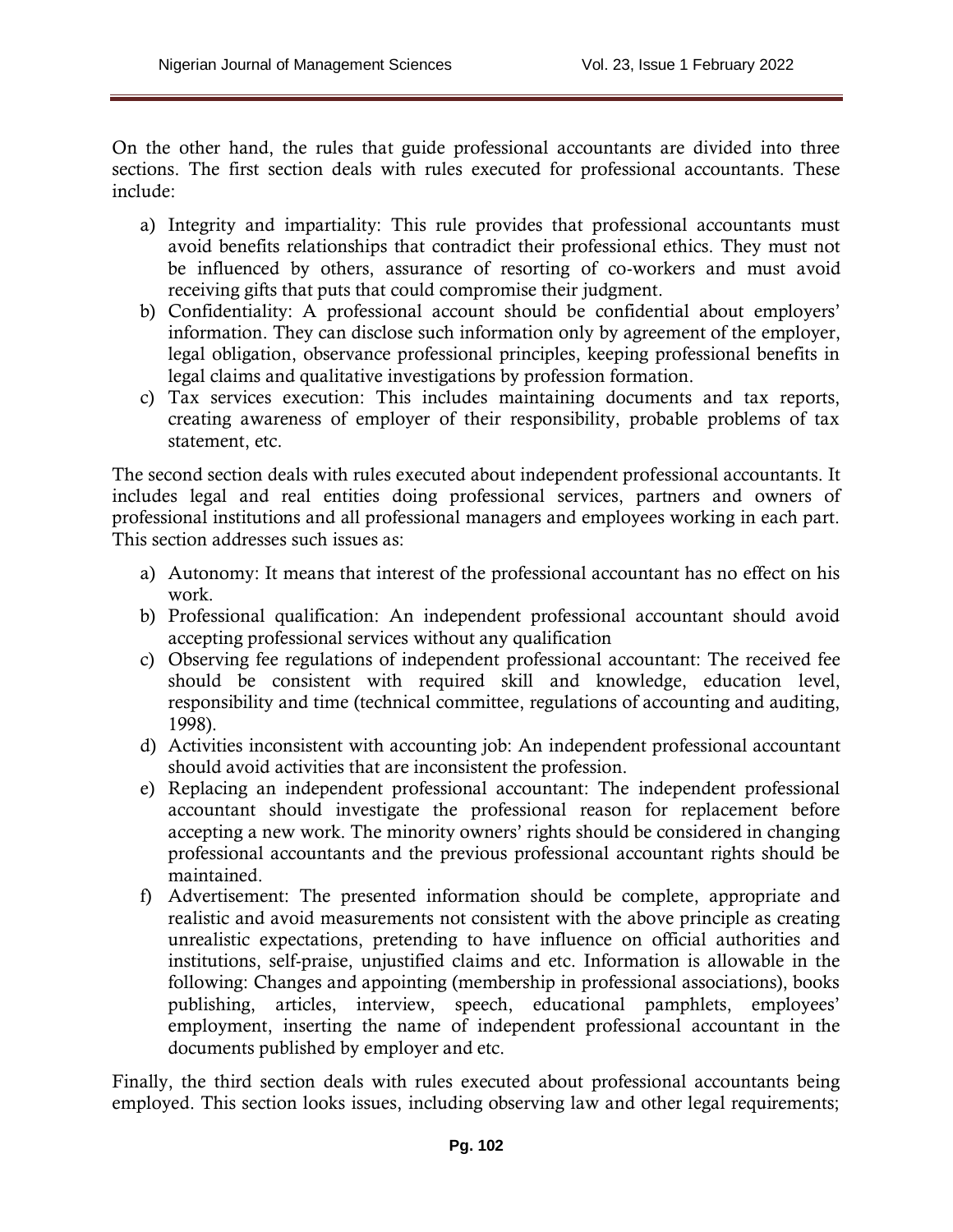observing professional regulations; avoiding presentation of misleading information; avoid being mentioned in false documents; internal resolution of conflicts and differences in opinion; resigning if necessary; supporting professional colleagues; professional qualification and presenting information based on correct regulations and standards.

## **Professional Accountants' Need for Ethics**

The question is raised why ethics is importance in accounting and audit? The following are some of the reasons:

- 1) Professional accountants are responsible to public benefits and credit of accounting profession and personal benefits should not be better than best public benefits,
- 2) Accountants on behalf of their employers, are faced with some issues and they have access to confidential information
- 3) Auditors claim to present independent opinion.
- 4) Professional accountant considers themselves responsible to their employers. Their mission is solving employer's problem and creating required value for them. If such value is not created and such problem is not solved, the professional accountant has not done their duty well.
- 5) Technically, professional accountants should do professional services in accordance to appropriate technical standards. Professional accountants are obliged to do the requirements of employers as consistent with requirements of integrity, impartiality and if professional accountants are formal accountants with autonomy, feature should be consistent (Asif, 2010).

To be familiar with consistency with ethical principles, the professional accountant should follow the technical and professional standards stated from the following references:

- 1) International Federation of Accountants (IFAC) regarding International Standards of Auditing (ISA);
- 2) International Accounting Standards Committee(IASC);
- 3) Professional accounting institutions; and
- 4) Rules of companies and institutions regulating law and law-making

# **SUMMARY AND CONCLUSION**

Ethics is rooted in human nature (wisdom and emotion). Human spirituality is a natural and infinite reality and observing ethics is one of the manifestations of this spirituality and the initial basis of social life. In accounting and auditing, professional ethics is the measurement index of appropriate behaviour and a tool to determine true and wrong relations. Indeed, ethical principles in the profession determine the professional accountant's responsibility to society, employer and other beneficiaries. The reality now, is that individuals cannot trust others without ethics. Also, individuals cannot maintain a healthy contact with the environment without ethics. In other words, individuals require ethical principles as they engage in small works, participate in simple dialogue or when they consider social life and professional responsibilities. Professional behaviour regulation and ethics in accounting and auditing is an attempt to respond these needs.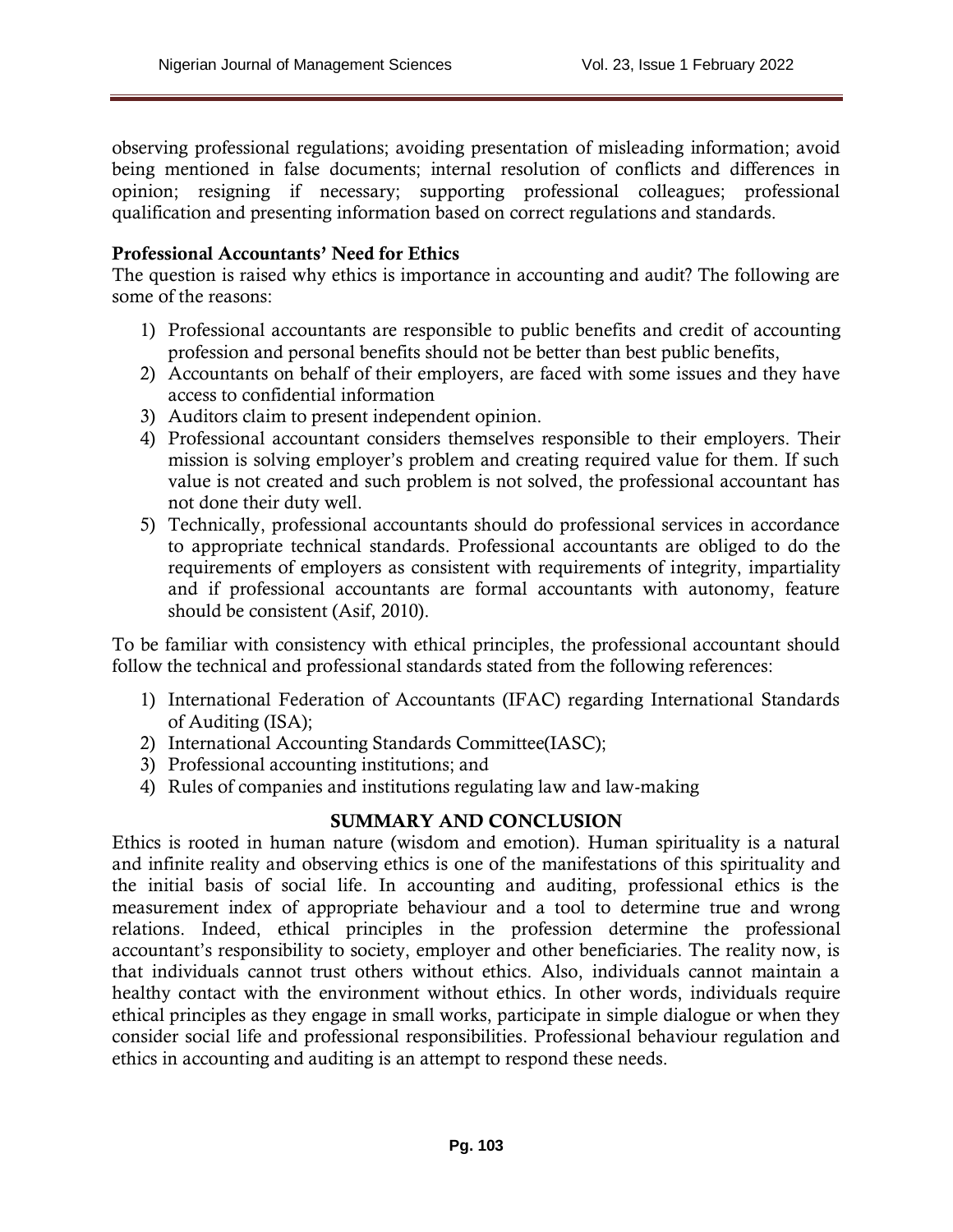All accounting institutions continue high level of studies about ethical principles for volunteers and most of the proposed courses of institutions are associated with ethical principles. Thus, auditors should observe the instruction of ethical principles and maintain their autonomy when advancing their opinions in financial statements. Accounting has important general responsibilities. As professional accounting institutions present adequate researches about ethical principles to professional accountants, auditors are obliged to execute these studies in practice to be sure of responsiveness and trust. Accounting and auditing ethics beside other innovations can reduce ethical offences and scandals. Ethical accounting and auditing at individual level can be inculcated in accounting institutions for accountants working for business.

In order for professional accountants and auditors to keep independent audit job for future of the society, they must eliminate all ethical and value problems by considering social benefits. If they resolve these problems by other methods, they ignored their right to have professional social conditions and do not consider a suitable professional destiny. Expressing the fundamental principles of ethics and professional behaviour in journals and approving regulations are useful measures but without formulating a long-term plan to increase the knowledge of accountants regarding this issue and the development of professional behaviour and ethics cannot be effective. Although educational plans are necessary, they cannot organize the affairs of professional accountants and auditors. To improve ethics and professional behaviour in the country, a deliberate comprehensive attempt should be made by professional accounting communities, professional institutions and professional accountants in the three levels of rules, training and execution.

### **REFRENCES**

- Abuznaid, S. A. (2009). Business ethics in Islam: The glaring gap in practice. *International Journal of Islamic and Middle Eastern Finance and Management, 2*(4), 278-288. [https://doi.org/10.1108/17538390911006340.](https://doi.org/10.1108/17538390911006340)
- Accounting ethics (2010).Responsibility versus creativity annals of the University of Petrosani. *Economics, 10*(3), 349-356.
- Alimadad, M. (2004).An introduction to ethics of professional accountant behaviour. *Auditor Journal, 27*, 27-37.
- Anderson, M. E. (2014). National culture and differences in perceptions of auditor independence under international codes of ethics. ProQuest LLC, 3611394.
- Asif, A. (2010). Ethics in auditing, and ethical studies in different accounting bodies. Retrieved from [http://ssrn.com/author=1447219.](http://ssrn.com/author=1447219)
- Bayat, Q. (2008), (2009). Professional ethics in accounting and audit. *Accountant Journal, 204*, 54-61.
- Bonawitz, M. F. (2002). Analysis and comparison of the moral development of Florida International University Miami, Florida: UMI Microform 3049799.
- Buell, E. K. (2009). The relationship of ethics education to the moral development of accounting students. H. Wayne Huizenga School of Business and Entrepreneurship: UMI Number: 3369513.